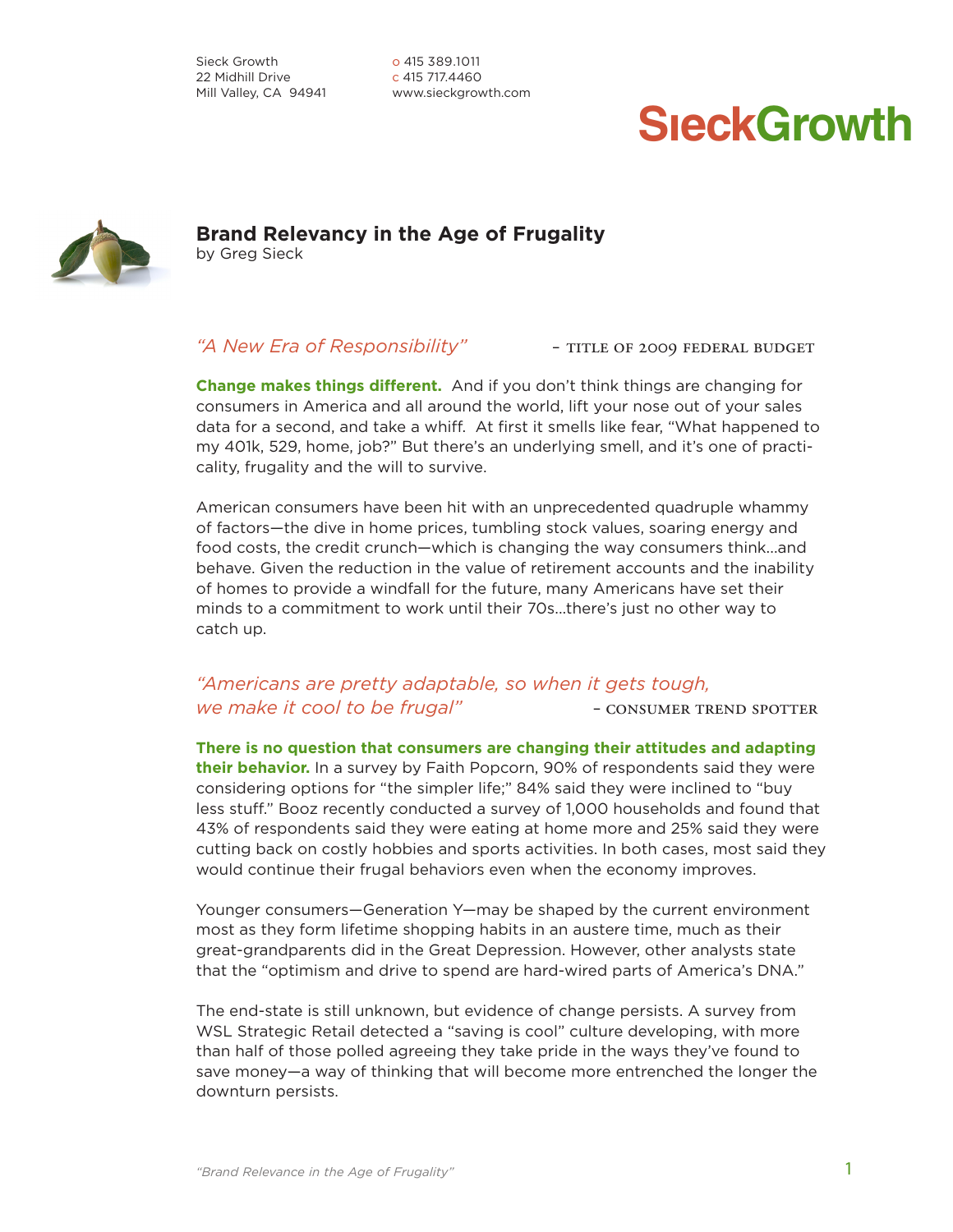## *"Frugality is replacing frivolity..."* – bank of america analyst



# **Those who work in service industries, specifically those who serve individuals, have been severely impacted by the unintended consequences of frugality**.

Services such as pet grooming, nannies, salons, housecleaners and carwashes are all suffering; even revenues at physicians' offices have slipped. At the same time, according to Information Resources Inc. (IRI), products used for things like home manicures and home medical treatments have had a healthy increase. When financial worries ease, many consumers say they will probably remain self-service converts.

*"People are not hiring a professional. They are doing it themselves..."* – vp brands, stanley tools

**Further proof of fundamental change in consumer spending is that household debt declined in Q3/2008 for the first time since the data began in 1952**. In the same quarter, consumer spending declined for the first time in 17 years. Economists believe that, long-term, this has the potential to create real financial stability for Americans. However, according to Elizabeth Warren, who runs TARP, "The idea that the American Family will quickly spend us out of this recession is a fantasy."

Walmart, BJ's Wholesale Club and Goodwill Industries are thriving, while Saks, Neiman's and Abercrombie & Fitch are struggling. McDonald's is serving more, while Starbucks is closing stores. Even Spam has made a comeback.

## *"Be the Jones's, instead of trying to keep up with them"*

– schoolteacher in vermont

As a result of 10 years of recession in Japan, significant changes in attitudes towards spending have occurred, especially among younger people. 48% of workers under 24 years old are temporary workers and, due to their precarious employment situation, they tend to shun conspicuous consumption. The desire for car ownership among young men dropped from 48% in 2000 to 25% in 2008. Even young Japanese women, once known for an insatiable thirst for fashion, are losing their desire, fueling a 10% drop in Louis Vuitton sales last year.

**Japanese consumers have become hardened bargain-hunters, putting off purchases due to the perception that deflation will drive prices ever-lower.** "I'm going to find a bargain, then wait until it gets even cheaper," says one Japanese woman of her desire for a new flat-panel TV.

*"You can make almost anything with some cabbage, and maybe some potato..."* – mrs. tagasaki, tokyo, japan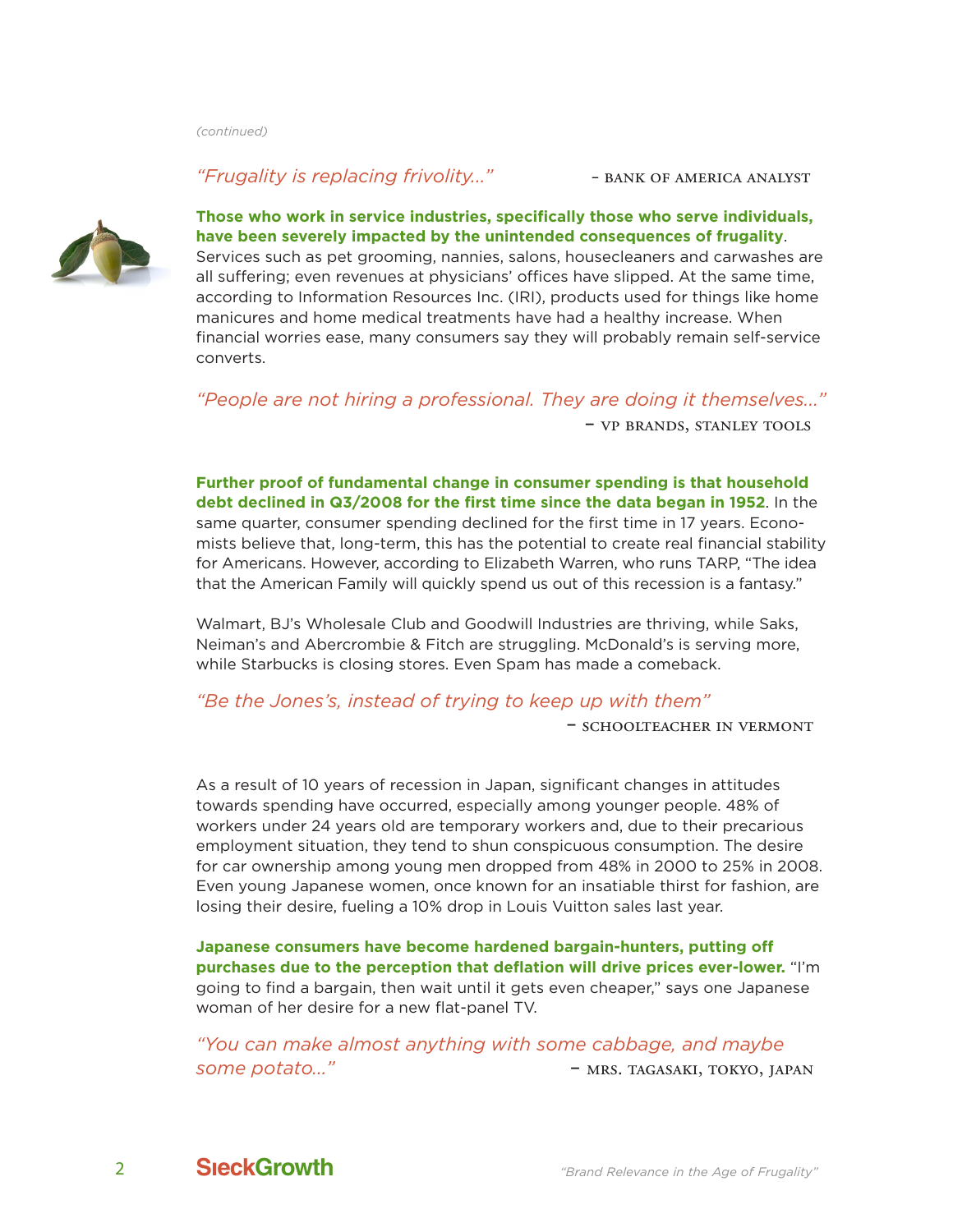

CPG analysts are predicting what they term a "structural slowdown" in consumer spending for the next four to ten years. This slowdown, in conjunction with marketing-savvy retailers, is conspiring to push consumers into private-label brands at a dizzying pace. The shift to private-label is occurring in categories where it was not a factor before, such as skincare and feminine protection.

At the same time, consumers are implementing portion control on their usage, affecting even highly recession-resistant categories such as health and beauty aids. Unit sales of shampoo were down 7.7% in 2008, according to Tom Blischok of IRI. Blischok is predicting the development of a "downturn generation" who learns to scrimp and save permanently.

*"Consumers are turning to private-label, substituting hamburger for steak and opting for smaller portions*" – IRI TIMES AND TREND REPORTS

### *What brands are winning with frugal consumers?*

**Many brands have already made moves to become more appealing to consumers and more competitive in the new, frugal environment.**

**Hyundai**, the Korean automaker, offers its Hyundai Assurance program to new car buyers: Hyundai will take your car back in the event you find yourself involuntarily out of a job during the first 12 months after you buy a new car. Hyundai reported January 2009 sales running 20% over prior year in one of the worst car-selling periods on record.

**Kellogg's** takes their "*Best To You Each Morning*" to the frugal with their new "*50 Cents A Bowl*" campaign. But it's more than simply the low price, when they explain not just the economic benefits, but the nutritional value as well.

**Kool-Aid**, the perennial value leader in the flavored drink business, takes it a step further by touting "*more smiles per gallon.*" The message clearly plays off of Kool-Aid's 'fun' heritage and then directly challenges bottled soda by offering three times the amount of drink for about half the price.

**Kroger**, the largest grocer in America, leverages their superior customer knowledge to deliver just the right offer to the right customer. It's a highly personalized approach that goes beyond demographics and into actual shopping behavior. The approach was successful, generating a 6% increase in Kroger's same-store sales during 2008.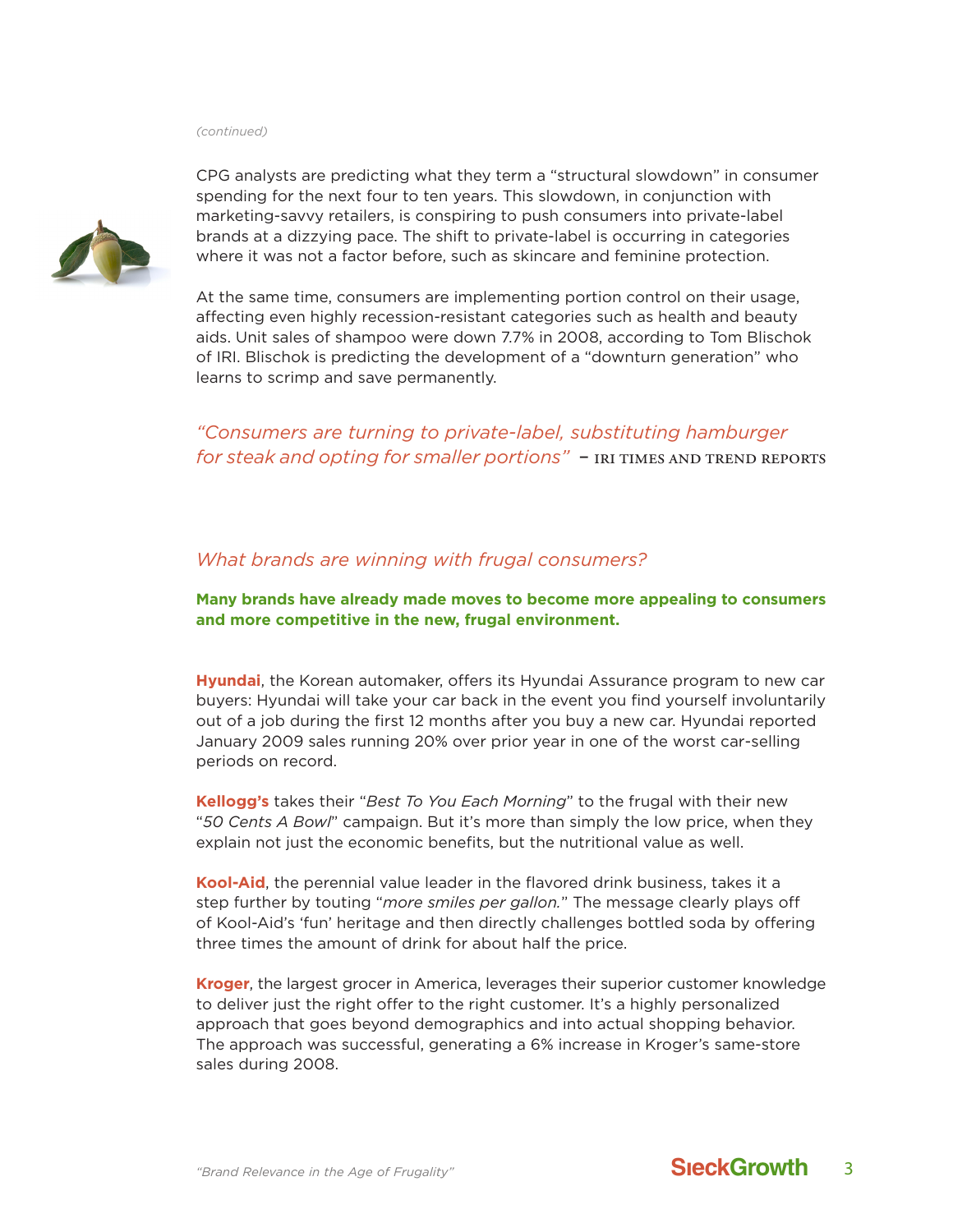

**Rock and Republic**, the marketer of chic jeans in the \$300 range, recently launched their Recession Collection, priced at about \$130. Although the company announced that the new, lower-priced product would be around for a limited time, R&R's founder Michael Ball was quoted as saying, "the days of the \$300 jean are gone."

**American Apparel** is known for trendy urban clothing and scantily-clad young models. Their target market is young adults who live in cities—they don't have a mortgage or stock portfolio, so they're relatively unaffected by the downturn. American Apparel stays relevant to their target and nets a 3% sales increase in January 2009.

**Whole Foods**, bowing to the pressure of their "whole paycheck" reputation, recently launched the "Whole Deal" newsletter, with offers like "*feed for under \$10*" and "*3 for \$3.*" The Whole Deal remains true to the Whole Foods brand by promising to help you "*be healthier without being wealthier, weather the winter with pantry power and keep get-together costs from getting out of hand.*" Whole Foods' original brand message still resonates with some, as one longstanding customer stated: "if it doesn't have any additives or preservatives, I'm willing to pay a little more."

Probably the most visible effect of brand relevancy is the case of **Walmart** vs. **Target**. In this case, **Target** has spent the better part of 10 years trying to separate itself from Walmart and become more than just low prices. The emphasis on design and style was successful, until the consumer economy hit the wall. Then, Walmart's brand heritage of low prices, which had been successful became über-successful, while Target seeks to retrench and build credibility for lowprices and value. For 2008, **Walmart** was up 3.3%, while Target dropped 2.6%. Now that consumers are trading down, they want to trade down to the place that they can count on for low prices.

## *Where is there opportunity for brands?*

While there is no question that consumer attitudes are changing about spending, we may be seeing some trade-offs as consumers get creative about how they're going to have their fun. The opportunity exists to find a place for your brand to help consumers get it all, without having to spend a ton.

*Consider these as thought-starters, or a new way to think about promoting your brand:*

**The Staycation is in.** Your customers are staying home and eating in instead of eating out, drinking good wine and liquor instead of heading to the club, lounging instead of dressing up for a night out, watching a movie at home or reading a book instead of going to a movie or the theatre. How does your brand fit into their lives now that their lives center more on home, family and friends?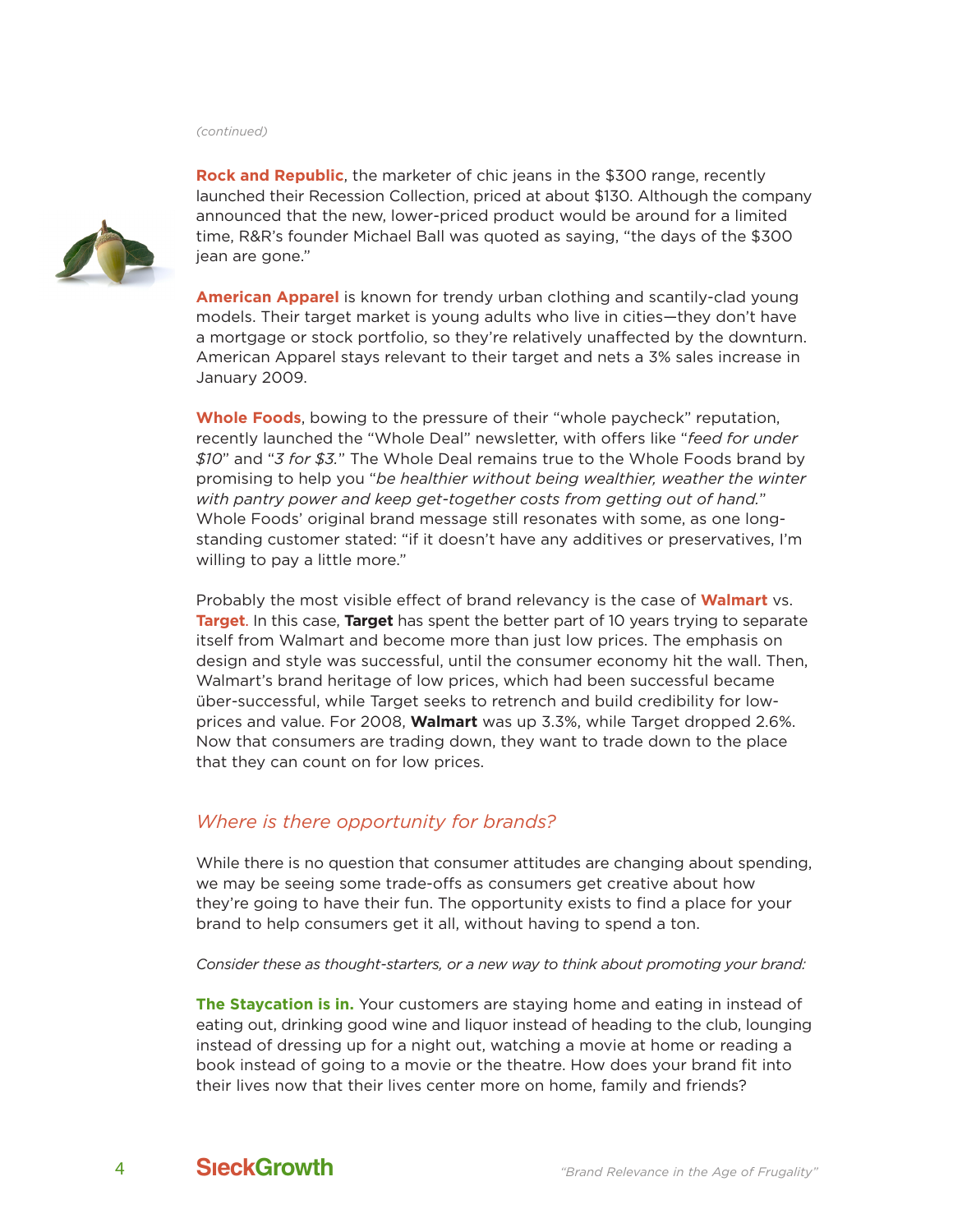

**Fixing it up instead of buying new**…that means cars, appliances, homes, clothing...you name it. If you're in the self-help business, help them learn to be more self-reliant and pick up new skills. If your product is in a category that has been perceived as disposable—from cars to appliances to electronics—look for ways to improve your reputation for quality and reliability.

**Negotiating is OK.** Whether for travel on Priceline or Travelocity, or buying and selling on eBay or Craigslist, paying full price is not part of the new frugality. Consumers are looking for a deal, whether on the sale rack, with a coupon or negotiating down the price. Implement offers and pricing strategies to ensure that your customers feel they have a say in what they pay.

**Playing instead of Paying.** Move away from the high-ticket, professional team sponsorships and get into helping your customers play sports. Many consumers are making the same trade-off, from attending an expensive sporting event to playing it themselves.

**Everything online.** Not only are there savings in getting news online instead of subscribing to newspapers and magazines, but there's also gas to be saved by online shopping. Social lives have also moved online via Facebook, Twitter, etc. Your presence online, and on mobile networks, makes you part of the conversation and accessible to your customers.

# *Five Rules for Brands in the Age of Frugality*

**1) Believe in your brand:** Whether your brand has been in the market for years, or is relatively new, you have equity with your customers. If you lose faith and break with your brand values now, you'll need to give your customers another, more compelling reason to stay with you. Building new products and offers, fresh messages and innovative promotions that leverage the promises you have made to your customers in the past will bear fruit, even in these tough times.

**2) Know your customers and speak to them:** In this new Age of Frugality, old values are coming to fore. What's important: Health? Security? Education? Family? These values will drive your customers' decision-making. Make sure your salesforce, retail salespeople and customer service personnel have the training they need to empathize with your customers. Help them consider alternatives, including doing nothing. Help them evaluate the purchase by touting benefits, *both* rational and emotional.

**3) Try something new:** Speak to a new customer segment, use a new media or promotion vehicle, develop new packaging, launch a new distribution channel, or make an acquisition that helps your growth. Even though money is tight, doing new things is less expensive as the entire marketing eco-system looks for ways to survive.